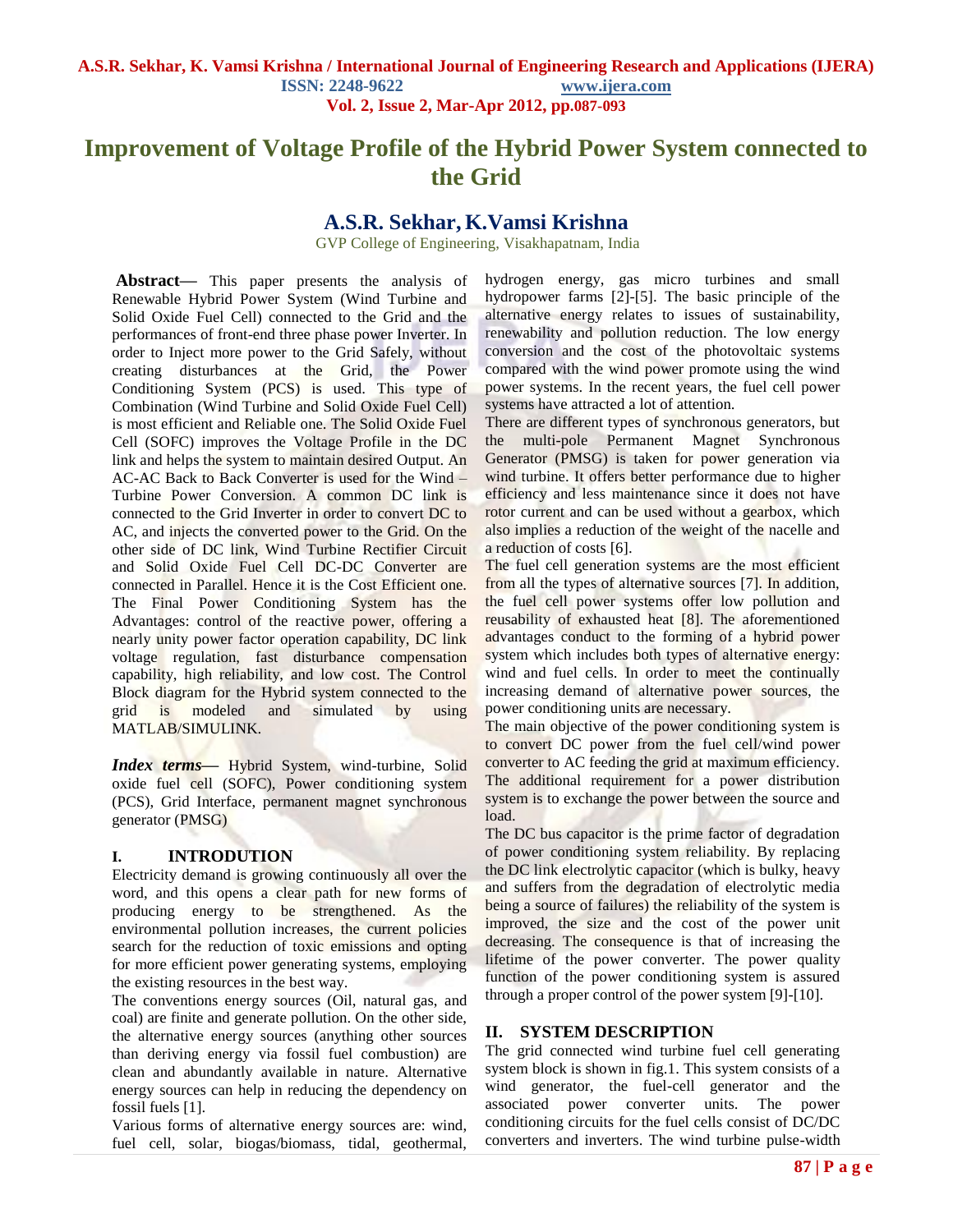modulation (PWM) rectifier and the SOFC DC-DC converter outputs are parallel connected forming a common DC link. Therefore, only one DC-AC inverter is necessary in order to grid connect. This topology reduces the cost of the power conditioning unit of the hybrid system. The reasons of using DC-DC converter are: firstly, to boost the DC voltage of the fuel cell in order to assure the compatibility with the existent DC link voltage and secondly, the DC isolation for the inverter. The H-bridge forward converter is well developed and very stable being a matured product. In order to improve the switching loss and to reduce the size of the transformer a soft switching type is necessary.

#### **A)** *AC/DC active rectifier*

 To prevent the uncontrolled rectifier operation through the freewheeling diodes, the DC link voltage must be higher than the generator peak value. The DC-link

voltage is obtained both from the wind generator and the fuel cell. At low speeds, the DC voltage being available from fuel cell, the controlled rectifier ensures the current flow in the intermediate circuit. Additionally, an ultra capacitor or a battery can be inserted in a fuel cell power system side. The vector control scheme assures a variable control of the generator's current vector, as well as the resulting torque.

#### **B)** *Fuel Cell Power Conditioning*

 The fuel cell is an electrochemical device which produces DC power directly without any intermediate stage. It has high power density and zero emission of green house gases. Fuel cell stacks were connected in series/parallel combination to achieve the rating desired. The main issue for the fuel cell power converter design is the fuel cell current ripple reduction. The problem is



**Fig 1.** The Block diagram of Grid connected wind turbine/fuel cell power conditioning system

solved by introducing an internal current loop in the DC/DC converter control. In order to speed-up the response of the fuel cell DC-DC converter current loop, a load feedforward

component is added to the reference, \* *I ffwd* . A buffer battery must be introduced in order to compensate the slow dynamics of the fuel cell.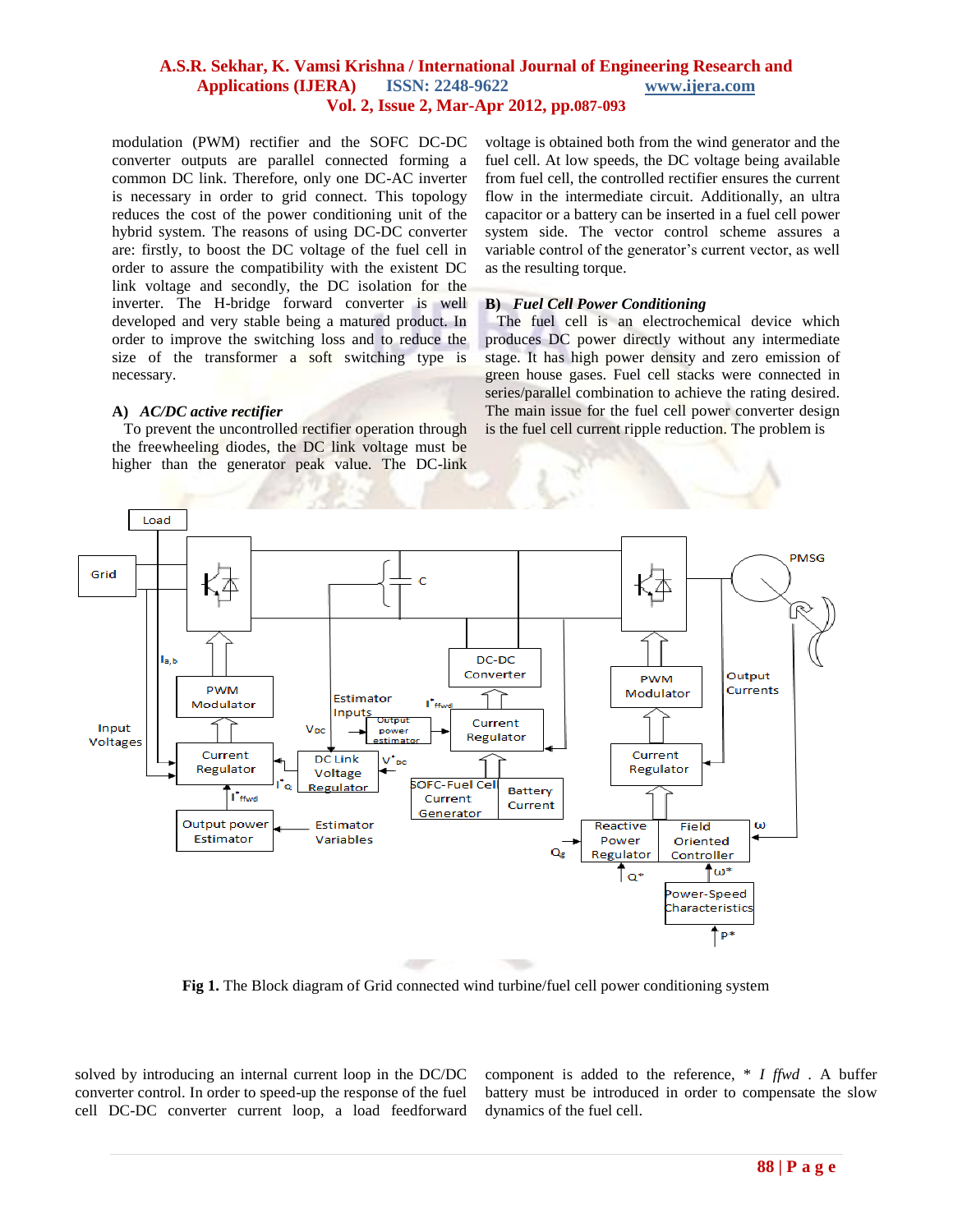### **C)** *Grid connected inverter*

 The output of the fuel cell array was connected to a DC bus by using a DC/DC converter. The DC bus voltage was kept constant via a DC bus voltage controller. The DC bus voltage was then interfaced with the utility power grid and/or a custom load through a three-phase DC/AC inverter, together with its DC link voltage and current regulators. The 50 (Hz) frequency of the grid is assured through a phase-locked loop (PLL) control. The grid converter is a full-bridge IGBT transistor based converter and normally operates in inverter mode such that the energy is transferred from hybrid source to the utility grid and/or to the load.

#### **D)** *Grid Interface*

 On the grid side a d*i*/d*t* filter limits the rate of current rise during the commutation of the current from a conducting freewheeling diode to a turning-on IGBT. Its main function is the limitation of harmonic currents to a level.

#### **III. GRID INVERTER MODELING**

The following assumptions for the system modeling have been made: the AC grid voltages are balanced and distortion free, the inverter switches are ideal, the DC voltage reference is constant, the load is balanced with a 0.86 inductive power load.

 The decoupled state model in the *d-q* synchronous reference frame is presented by:

$$
\begin{bmatrix} i_a \\ i_d \end{bmatrix} = \begin{bmatrix} \frac{1}{L} & 0 \\ 0 & \frac{1}{L} \end{bmatrix} \begin{bmatrix} E_a \\ E_d \end{bmatrix} - \begin{bmatrix} \frac{1}{L} & 0 \\ 0 & \frac{1}{L} \end{bmatrix} \begin{bmatrix} V_a \\ V_d \end{bmatrix}
$$
\n
$$
C \frac{dV_{DC}}{dt} = I_{inDC} - I_{outDC}
$$
\n(2)

Where:

- the inverter voltage components are denoted by *V*d and *V*q, respectively
- the grid voltage components by *E*d and *E*q, respectively
- the line current components by *i*d and *i*q, respectively
- the DC-link voltage by *V*DC
- the fuel cell output current by *Ifc*=*IinDC*

#### **A)** *DC link*

Assuming that there is no battery storage system connected at the DC link, the total energy delivered by the fuel cells may overcharge the DC capacitor. Neglecting the switching harmonic frequencies on the inverter output currents the following balance energy can be written for the capacitor *C* (Fig. 2)

$$
\int_{-a}^{t} (V_{DC}i_{fc} - P_c) d\alpha = \frac{1}{2} C v_{DC}^2
$$
\n(3)

where: *v*DC is the instantaneous DC capacitor voltage (V); *i*fc is the instantaneous fuel cell current (A); *p*c is the instantaneous real power at pulse width modulation voltage source inverter (PWM-VSI) terminals (W).

 The energy balance equation (3) shows that the energy stored in the DC capacitor is given by the integral of the instantaneous difference of DC source (fuel cell output) and real power at PWM-VSI terminal powers.

The DC link capacitor voltage (2) becomes:

$$
\frac{dV_{DC}}{dt} = \frac{I_{fc}}{C} - \frac{3}{2} \frac{V_d I_d + V_q I_q}{CV_{DC}}
$$
(4)

 Thus, it is possible to independently control the AC converter currents *I*d and *I*q by acting upon *V*d and *V*q, respectively.

 By aligning the *d*-*q* synchronous reference frame with the input voltage vector, through PLL circuit, the *E*d supply voltage *d*-component becomes zero. Thus, the following equations are available:

$$
\mathbf{E}_{\mathbf{d}} = 0, \quad \mathbf{E}_{\mathbf{q}} = \mathbf{E} \tag{5}
$$

where  $E$  is the maximum value of the grid phase voltage.

#### **IV. GRID INVERTER CONTROL**

To achieve full control of the utility-grid current, the DC link voltage must be boosted to a level higher than the amplitude of the grid line-line voltage. The power flow of the grid side inverter is controlled in order to keep the DC-link voltage constant, while the control of the wind turbine side is set to suit the magnetization demand and the reference speed. The structure of the AC/AC converter control system is shown in Fig. 1.

#### A) *The grid inverter control*

On the basis of a DC voltage reference *V*\*DC, DC voltage feedback signal (*V*DC), AC input voltages (*E*ab and *E*bc), current feedback signals (*I*a, *I*b), and the load power signal (got through a load power estimator), The DC-AC control (DC link voltage and current loops) system is operated and generates the firing gate signals to the PWM modulator. The task of the DC link voltage and the current regulation has been accomplished by means of the Proportional-Integral (PI) controller type, because of its good steady-state and dynamic behavior with the AC-DC converter. It is important to underline that the PI controller performances are parameters sensitive, because of its design procedure, based on the DC bus capacitor and inductor values. However, in these specific applications, the system parameters values are known with reasonable accuracy.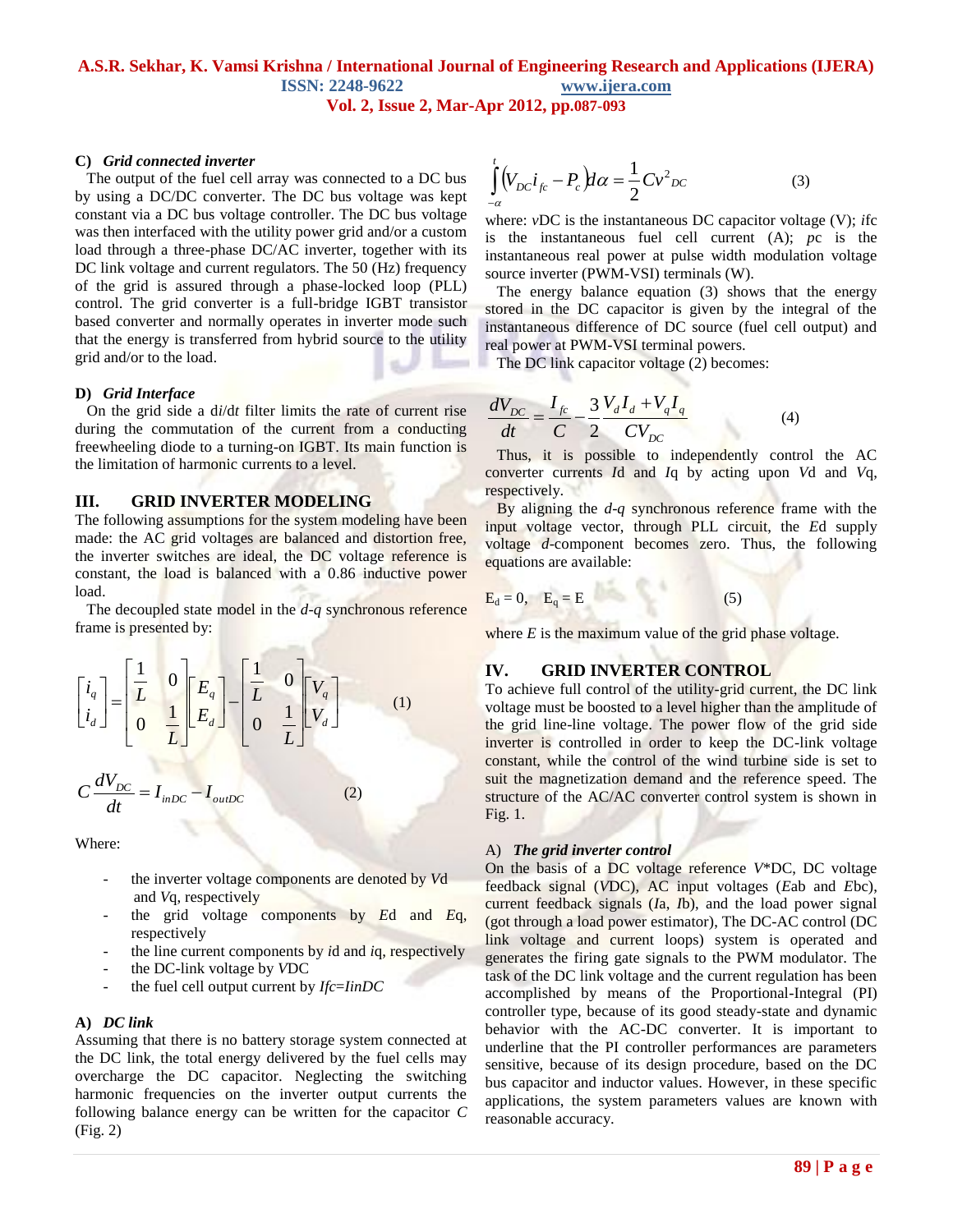A phase locked loop (PLL) ensures the synchronization of the reference frame with the source phase voltages by maintaining their *d* component at zero (*E*d=0) through a PI regulator. The control of the grid inverter is based on the minor current loop in a synchronous rotating-frame with a feedforward load current component added in the reference, completed with the DC voltage control loop in a cascaded manner. Using the synchronous rotating frame, the active and reactive power can be controlled independently by proportional-integral (PI) current controllers that ensure zero steady state error. The load feedforward was introduced in order to increase the dynamic response of the bus voltage to changes in load. The load feedforward component is added to the current reference of the grid inverter in order to ensure the power balance between the source converter and the load converter. Thus, improved performances are obtained during the transients. For fast control response to load changes, the feedforward component has been introduced in the inner control loop of the system. The consequence is the low-level DC voltage variation.

### *1) Design of the current PI controller with direct compensation of the disturbance and decoupling of the q-d axes*

 In order to improve the converter performances of the converter, it is necessary to decouple the two axes. Moreover, the main voltages components *E*D and *E*Q represent the disturbance signals that act on the system. Such voltages have been already measured from the system because they serve to the reference frame rotational angle. Therefore, it is possible to perform the direct compensation of such disturbances. The *d*-*q* axes decoupling is obtained by canceling the (ω⋅ *L* ) signal, that acts on *d* axis, and the (- $\omega$  *L*) one, that acts on *q* axis. Due to the *d*-*q* axes decoupling, the transfer function of the system under control, *P*dis(s), will become an integrator

$$
P_{dis}(s) = \frac{V^*_{Q}}{I^*_{Q}} = -\frac{1}{Ls}
$$
 (6)

 Thus, theoretically speaking, a pure proportional controller could be used since the transitory null error is already assured from the integral system under control. But in order to have a robust control system to disturbs, the use of a proportional integral controller is preferred. The control system under the hypothesis that the *q*, *d* axes are decoupled and with direct compensation of the disturbances, turns out

$$
P_{dis}(s) = -\frac{1}{Ls} \tag{7}
$$

The transfer function of the PI controller is

$$
C_{PL}(s) = K_{pc} \left( 1 + \frac{1}{T_{ic} s} \right)
$$
 (8)

The calculation of the *PI* controller coefficients, *K*pc (proportional gain) and *T*ic (integral time), is done imposing the phase margin φmc (in radian) and the bandwidth, ωc, (in radian per second). Imposing these two conditions, the following relations for *K*pc and *T*ic are obtained

$$
T_{ic} = \frac{1}{\omega_c \tan\left(-\frac{\pi}{2} - \phi_{mc}\right)}
$$

$$
K_{pc} = \frac{-T_{ic}\omega_c^2 L}{\sqrt{1 + (T_{ic}\omega_c)^2}}
$$
(9)

 Where the module and the phase (in radian), *M* and φ*c*, of the system *P*dis(s) under control were replaced by *M=1/L* ωc and  $\varphi c = -\pi/2$ . The negative sign in the formulas derives from the fact that the gain of the system under control is negative. Because of the *d*-*q* axes control symmetry, the *d* axis controller is set-up exactly with the *q* axis controller parameters.

## **2)** *Design of DC-link voltage controller*

 For the voltage control loop designing, the *d* current component is assumed to be null.

 Figure 2 shows a block diagram of a proposed scheme to transfer the energy from the DC capacitor to the AC system controlling the voltage across the DC capacitor, where Δ*VDC*  is the deviation of the DC voltage.

 The capacitor voltage, Δ*VDC* , is measured and compared with a reference voltage, \* Δ*VDC* . The output, \* *Q* Δ*I* , of the voltage controller, *C*PIv(s), is the desired deviation of the *q*  current component  $\Delta I^* Q$ . The transfer function of the system under control between  $\Delta I^*$  *Q* and  $\Delta VDC$  (i.e. *Pv(s))* is as follows

$$
P_v(s) = \frac{\Delta V_{DC}}{\Delta I^* \varrho} = \frac{K_{pc}(T_{ic}s + 1)(k_3 L s - k_2)}{(T_{ic} L s^2 - K_{pc} T_{ic} s - K_{pc})(s - k_1)}
$$
(10)

where *k*1, *k*2, *k*3 are the specific constants.

 The total linearized system (10) includes also the current loop.



**Fig 2.** Block Diagram of Control System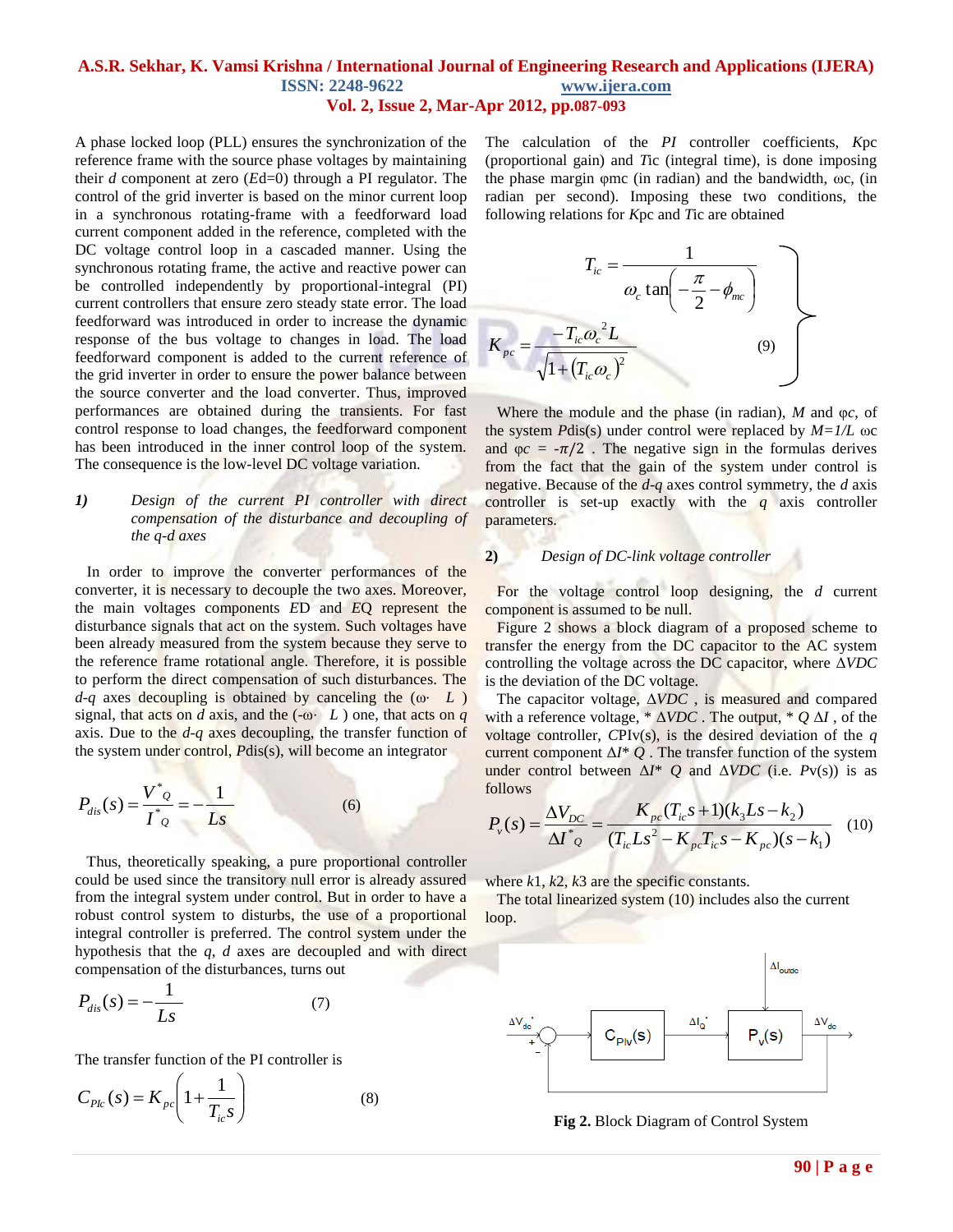# **A.S.R. Sekhar, K. Vamsi Krishna / International Journal of Engineering Research and Applications (IJERA) ISSN: 2248-9622 www.ijera.com**

**Vol. 2, Issue 2, Mar-Apr 2012, pp.087-093**

 The calculation of the controller coefficients, *K*pv (proportional gain) and *T*iv (integral time), is made imposing the following two conditions:

- 1. The phase magnitude φmv (in radian)
- 2. The bandwidth ωcv (in radian per second)

The *K*pv and *T*iv controller parameters calculation are obtained in the same manner as in the current PI controller design case.

#### **B)** *The active rectifier control*

To control the generator speed (coupled to the wind-turbine through a gearbox) the speed output characteristic can be used. The control is performed in rotor field oriented reference frame. The active and reactive power errors are processed by the PI controllers to obtain *d*-*q* current references. After adding a compensation term (in order to obtain a decoupled control), the final current references are obtained, then they are compared with the measured currents. By using other *PI*  stage the corresponding PWM reference voltages are obtained.

## **V. EXPERIMENTAL RESULTS**

The control block diagram of the Grid connected wind turbine/fuel cell power conditioning system (fig.1) is implemented by using the MATLAB SIMULINK.

The control block diagram is simulated at different values of wind speed, as it varies with respect to time. With and Without using the Solid Oxide Fuel Cell (SOFC) are simulated separately.



**Fig 3.** DC link voltage profile when SOFC not connected



**Fig 4.** DC link voltage profile when SOFC is connected The System is simulated with and without the SOFC (fig.3 and fig.4). The DC link voltage profile variation happens. When SOFC is connected in parallel to the Wind turbine, the voltage profile is boosted. The DC link voltage is greater than the grid voltage.



**Fig 5.** Wind Generator output currents



Fig 6. Grid inverter currents

The currents at the wind generator side and the inverter side are shown in fig.5 and fig.6. At the time the generator not able to supply the desired current, the current drawn from the SOFC. The current drawn by the load at different load conditions are tabulated in Table.1.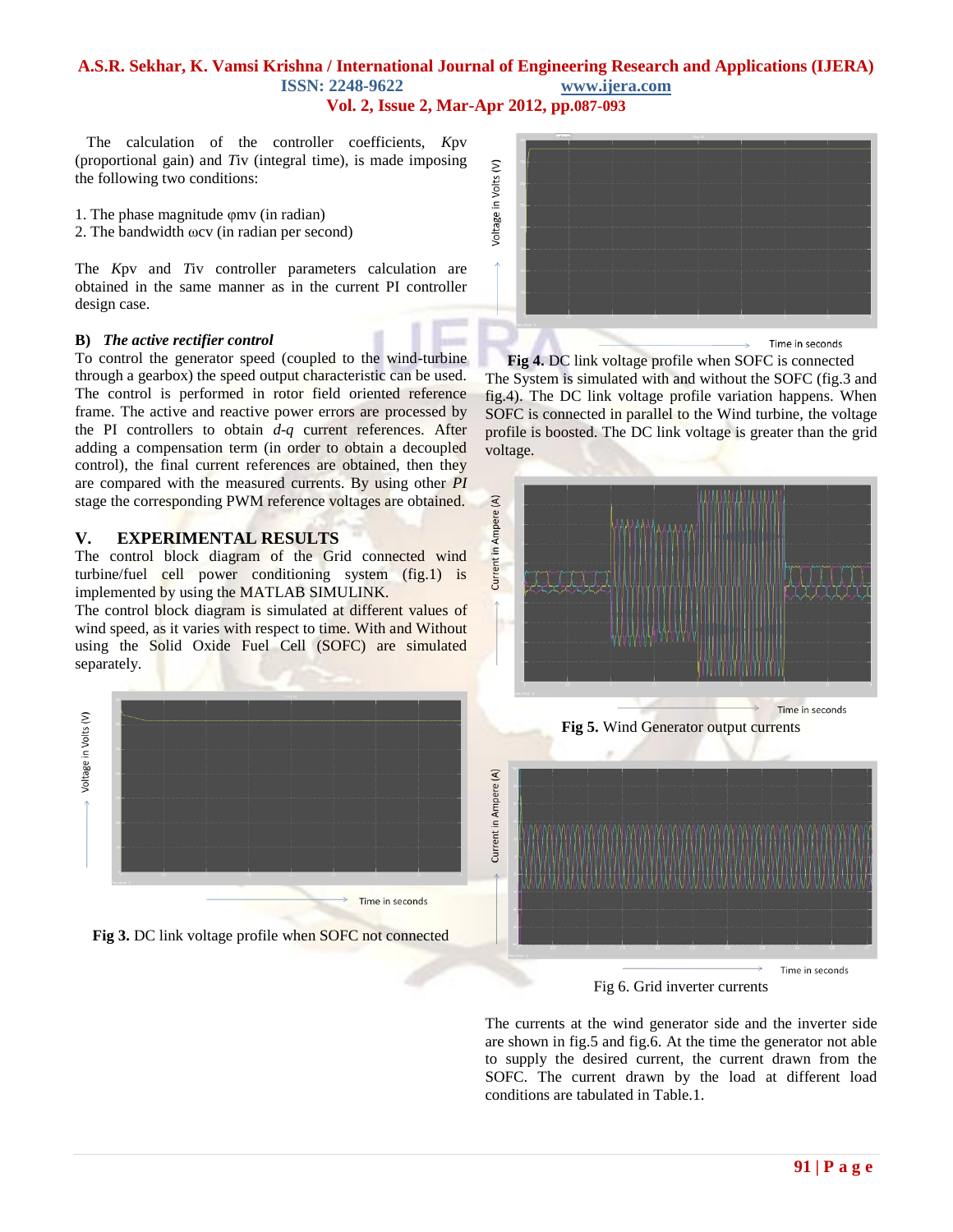| Load (MW) | Load current $(A)$ | DC Link Voltage (V) |
|-----------|--------------------|---------------------|
|           | 361                | 761                 |
| 0.8       | 358                | 761                 |
| 0.4       | 345                | 761                 |
|           | 245                | 761                 |

**Table 1.** Currents at Inverter side for different load conditions

The DC link voltage is maintained constant for different load conditions because of the SOFC, as it has the capability to supply instantly.



Time in seconds

**Fig 8.** Frequency of the system without power conditioning system





The frequency of the system is getting smoothed after it is equipped with Power conditioning system(fig.8 and fig.9).

Figure 7 shows the experimental steady state phase voltage of grid connected PWM-VSI supplying active power to the utility AC system. The control presents above works properly under distorted unbalanced line voltage.

The trace of A phase of the line current is in phase with A phase of the grid inverter voltage, which clearly demonstrates unity power factor operation from fig.6 and fig.7.

## **VI. CONCLUSIONS**

This topology assures a constant DC link voltage, integration of the alternative energy into the grid, the power quality issues, active and reactive decoupled power control, grid synchronization.

A simple and efficient current regulator design of grid inverter assures a fast disturbance rejection resulting in low DC-link ripple voltage. Maintaining a constant DC link voltage the DC link current follow the load level requirements.

The grid connected inverter has the advantages like constant DC-link voltage, nearly unity efficiency, zero displacement between voltage and current fundamental component, disturbance compensation capability, fast control response and high quality balanced three-phase output voltages.

## **VI. REFERENCES**

- [1] Marian Gaiceanu, Grigore Fetecau,"Grid connected wind turbine-fuel cell power system having power quality issues", 9<sup>th</sup> international conference, Electrical power quality and utilization, Bercelona, 9-11 october 2007.
- [2] G. Joos, B.T Ooi, D. McGillis, F.D. Galiana, and R. Marceau, "The potential of distributed generation to provide ancillary services," IEEE Power Engineering Society Summer Meeting, 16-20 July, Vol. 3, pp.1762 – 1767, 2000.
- [3] T. E.Mcdermott, and R. C. Dugan, "PQ, Reliability and DG," IEEE Industry Applications Magazine, Vol. 9, no. 5, September/October, pp.17-23, 2003
- [4] J.J. Brey, Castro, A., Moreno, E., and Garcia, C., "Integration of renewable energy sources as an optimised solution for distributed generation," IECON 02 [Industrial Electronics Society, IEEE 2002 28<sup>th</sup> Annual Conference of the], Vol. 4, 5-8 Nov., pp.:3355 – 3359, 2002
- [5] J.H.R. Enslin, "Opportunities in Hybrid Energy Networks using Power Electronic Interfaces," Future Power Systems, 2005 International Conference on 16- 18 Nov., pp.1 - 7, 2005
- [6] Alejandro Rolan, Alvaro Luna, Gerardo Vazquez, Daniel Aguilar, Gustavo Azevedo, "Modeling of a